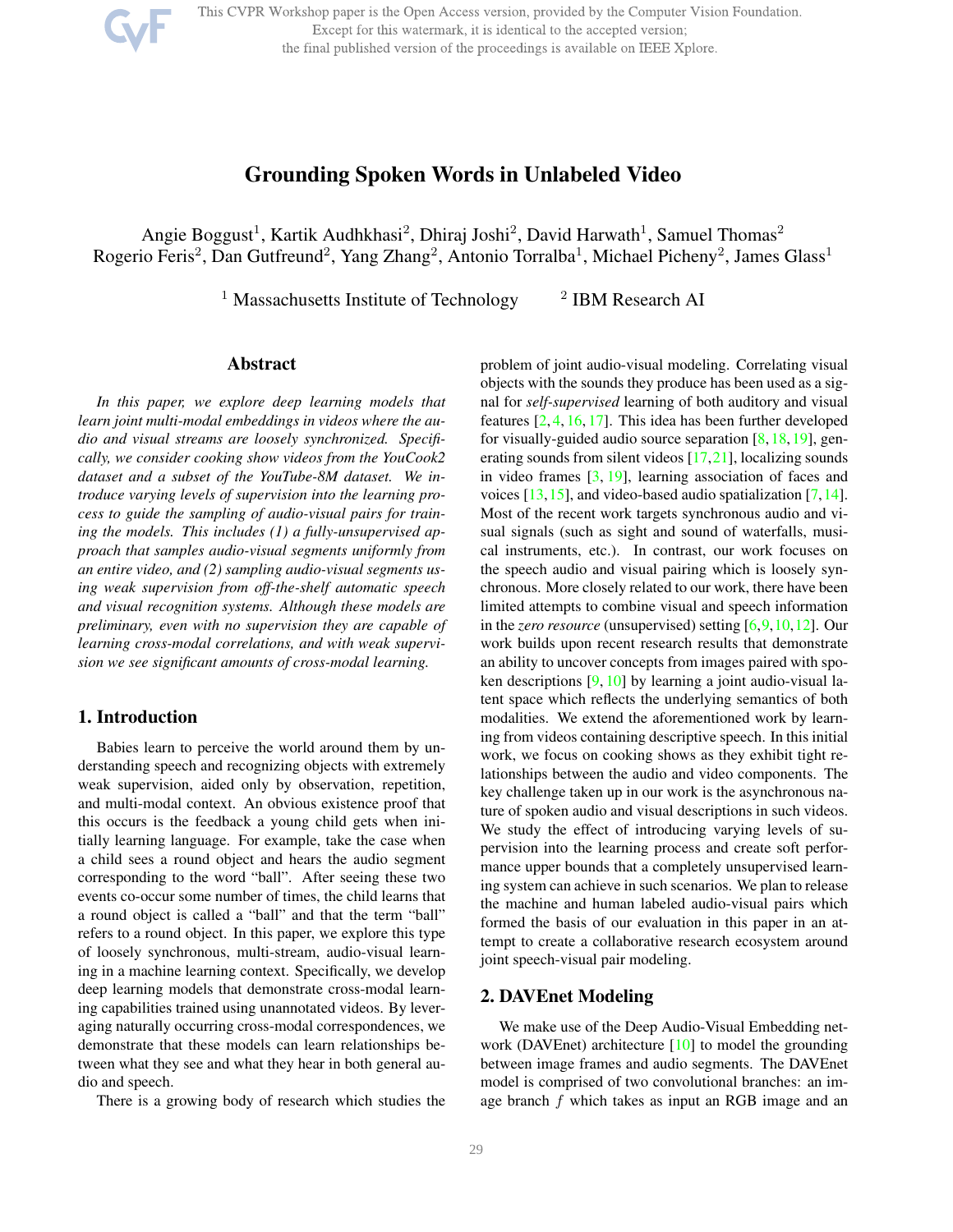audio branch g which accepts a log-Mel frequency spectrogram. Both  $f$  and  $g$  output  $D$ -dimensional feature maps which attempt to capture the semantics of both modalities. We follow [10] and use the triplet loss function as a training objective [5] with a margin hyperparameter of 1 and the dot product similarity between average-pooled feature maps. We blend two variants of the triplet loss with equal weight: in the first case, impostor samples are randomly drawn from other examples within a minibatch, as in [10]. The second loss term employs semi-hard negative mining [11].

### 3. Video Processing

The DAVEnet model takes still images paired with variable length audio segments as input. Applying the DAVEnet model to continuous video requires us to process each video in the dataset into discrete pairs of video frames and corresponding audio segments. Discretizing a video into frame-audio pairs presents the challenge of identifying all conceptually-relevant pairs in the video while minimizing the number of redundant pairs. For example, sampling too frequently may lead to adjacent pairs that contain redundant information, while sampling too few pairs may miss important concepts from the video. In our approach, we uniformly extract video frames at rate of 1 frame per second (fps). Each extracted frame is paired with the  $T$  seconds of audio centered around it.  $T$  is a tunable parameter that we explored and found  $T = 2$  seconds to perform the best.

#### 3.1. Off-the-shelf Systems for Labeling

We weakly label our dataset by passing the extracted video frames through the IBM food detector (built as part of IBM Watson Visual Recognition service<sup>1</sup>). The detector uses a multi-branch network, consisting of a backbone ResNet50 CNN to classify an image into a set of 2200 food classes, and a parallel sub-network branch to perform food versus non-food classification on the image. The food concept detector produces posteriors for food/non-food and all 2200 food classes for each input frame.

We transcribe the audio channel of each video using the US English broadband model of IBM's Watson Speech-To-Text  $(STT)$  service.<sup>2</sup> The acoustic and language models used in the STT system were both trained on a large set of data from various corpora. The STT system predicts a sequence of word hypotheses and word boundaries given the input audio. We did not adapt the food concept detector or the STT system on the YouCook2 or YouTube-8M datasets.

We use these automatic labels to construct the conceptually-relevant audio-video frame pairs for our weakly-supervised experiments. The details of this data preparation are in Section 6.

#### 4. Datasets

In real world descriptive video datasets, the audio and visual channels are often disjoint (e.g. a chef speaking about a childhood memory while chopping vegetables). In order to increase the number of semantically relevant frame-audio pairs used to train our model, we combine the YouCook2 dataset  $[20]$  and the YouTube-8M dataset  $[1]$ , which are summarized in Table 1.

YouCook2: The YouCook2 dataset consists of approximately 2000 cooking videos from YouTube filmed from the third person point of view. The videos were randomly separated into a 67-23-10 training, validation, and testing split and categorized into one of 89 recipe types. Each recipe type contains 22 videos on average.

YouTube-8M: The YouTube-8M dataset is a large scale video dataset consisting of 6.1 million YouTube videos. Videos in the training and validation sets are assigned to one or more of over 3800 categories. To maintain consistency with the YouCook2 dataset, we only use videos from the *baking*, *cooking*, *cooking show*, *cuisine*, *dish*, *food*, and *recipe* categories. The resulting corpus contains videos with speech from many different languages, as well as videos that do not contain any speech. To address these inconsistencies, we select approximately 3500 English videos from the YouTube-8M dataset using their YouTube metadata audio language tag.

|                 |                 | <b>Video Length (sec)</b> |        |       |
|-----------------|-----------------|---------------------------|--------|-------|
| <b>Subset</b>   | <b>N</b> Videos | Min                       | Max    | Mean  |
| YC2 Train       | 1262            | 46.0                      | 1106.1 | 317.7 |
| YC2 Val         | 439             | 44.3                      | 829.4  | 308.9 |
| <b>YC2 Test</b> | 205             | 37.8                      | 722.8  | 318.1 |
| YT8 English     | 3535            | 119.0                     | 499.8  | 275.5 |

Table 1: A summary of the YouCook2 dataset and the English cooking subset of the YouTube-8M dataset.

Food Word Analysis: To better understand the semantic content of the videos in our dataset, we analyze the number of food-related words spoken per video. We manually select 350 food nouns from the entire set of words generated by the automatic speech recognizer on the YouCook2 and metadata-tagged YouTube-8M videos (see Section 3.1). In our dataset, each video contains an average of 10.5 unique food words and 22 total food words. Together, these results suggest there are a significant number of food concepts spoken and repeated throughout the videos that can be used as a basis for learning.

<sup>1</sup>https://www.ibm.com/watson/services/visual-recognition/

<sup>2</sup>https://www.ibm.com/watson/services/speech-to-text/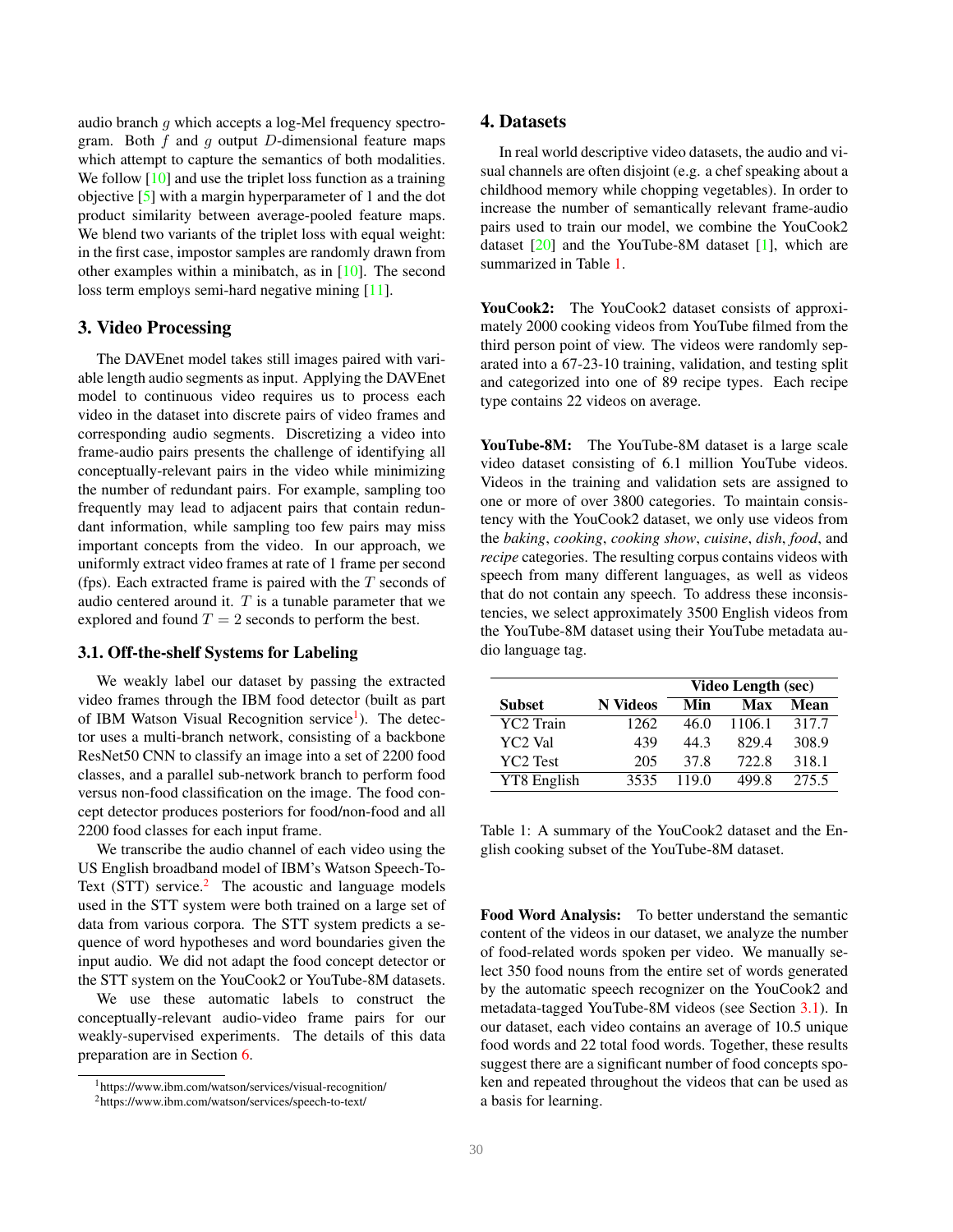Synchronization Analysis: We analyze the temporal synchronization between the audio and visual streams of our video data to better understand the nature of descriptive data and to motivate our video parsing scheme and weakly-supervised experiments. As described in Section 3, we parse the videos in our dataset into frames and pair them with a symmetric window of  $T$  seconds of audio. This procedure assumes that the chosen audio segment describes the center video frame.

In order to test the validity of this assumption, we utilize the automatically-derived food labels (see Section 3.1). We select all video frames from the YouCook2 validation set with a food probability greater than 0.5 as determined by the food concept detector. For each selected video frame, we select its five most likely food labels from the food concept detector. We then search for any word in these food labels within the STT transcript of the audio in a T second window centered around the frame. We find that in nearly 16% of the cases, at least one food label word occurred in the transcript within a 20 second window of audio around the video frame. This is a non-trivial number of frames considering that the automatically-derived audio/video labels may have errors, and we are searching for an exact match of the visual food label words in the audio transcription.

### 5. Unsupervised Semantic Learning

In this section, we evaluate the performance of an unsupervised approach to learning audio-visual objects from unannotated video. We first parse the YouCook2 and metadata-tagged YouTube-8M datasets by uniformly extracting frame-audio pairs, as described in Section 3. This results in 1,169,255 training pairs which are separated into minibatches of 100 pairs each for training DAVEnet (see Section 2) with stochastic gradient descent.

In the evaluation task, the model is given a set of frameaudio pairs, but not told the specific pairings. Given a frame, the model must rank the similarity of each audio segment to that frame. We evaluate this task using Recall@10, which we define as the fraction of examples for which the model returns the true audio pair in the top ten most similar audio segments. We also perform this task in the reverse, holding the audio segment constant and searching on the frames.

To perform the evaluation, we create two validation datasets from the YouCook2 validation set: the Val 1000 dataset and the Food Val 1000 dataset. The Val 1000 dataset consists of 1000 randomly chosen pairs from the YouCook2 validation set. The Food Val 1000 dataset contains 1000 frame-audio pairs from the YouCook2 validation set whose audio segment contains a food word as identified by the automatic speech recognition model (see Section 3.1). The best performance of our model on these two datasets is shown in Table 2.

We visualize the model's output to further evaluate its

| <b>Validation Set</b> | Audio R@10 | Visual $R@10$ |
|-----------------------|------------|---------------|
| Val 1000-             | 18.2%      | 18.3%         |
| Food Val 1000         | 20.3%      | $19.4\%$      |

Table 2: Performance of the unsupervised model on held out validation data.



Figure 1: Examples of the unsupervised model's semantic correlation on videos from the YouCook2 dataset. The top row shows positive examples where the highlighted portions of the frame are related to the audio shown below. The bottom row shows examples in which our model fails to pick up on semantically relevant pixels or identifies pixels unrelated to the audio.

results and better interpret the learned features. For a subset of evaluation videos, we extract the frame-audio pairs at a rate of 24 fps. We feed each pair into the trained DAVEnet model and extract the similarity matchmap for the frameaudio relationship. Using the matchmap, we highlight the pixels in the frame that have a high similarity to the audio segment. These highlighted frames are then recombined with the original audio track, resulting in a video showing the semantically relevant parts of the image in real time.

Frame level examples are shown in Figure 1. Objectively, our model performs best on videos where the camera is focused on the food items. On videos focused primarily on the chef, our model tends to learn the relationship between the person's voice and the scene, due to the smaller number of semantically relevant pixels in each frame.

# 6. Weakly-Supervised Semantic Learning

To evaluate the validity of a weakly supervised learning approach, we utilize the food concept detector and STT systems described in Section 3.1 to weakly-label the YouCook2 dataset. We identify the set of frames from all video frames in YouCook2 that have been assigned to a food class by the food concept detector with a probability of at least 0.5. For each identified frame, we select its top-5 food classes and search for the exact food class name within the STT tran-